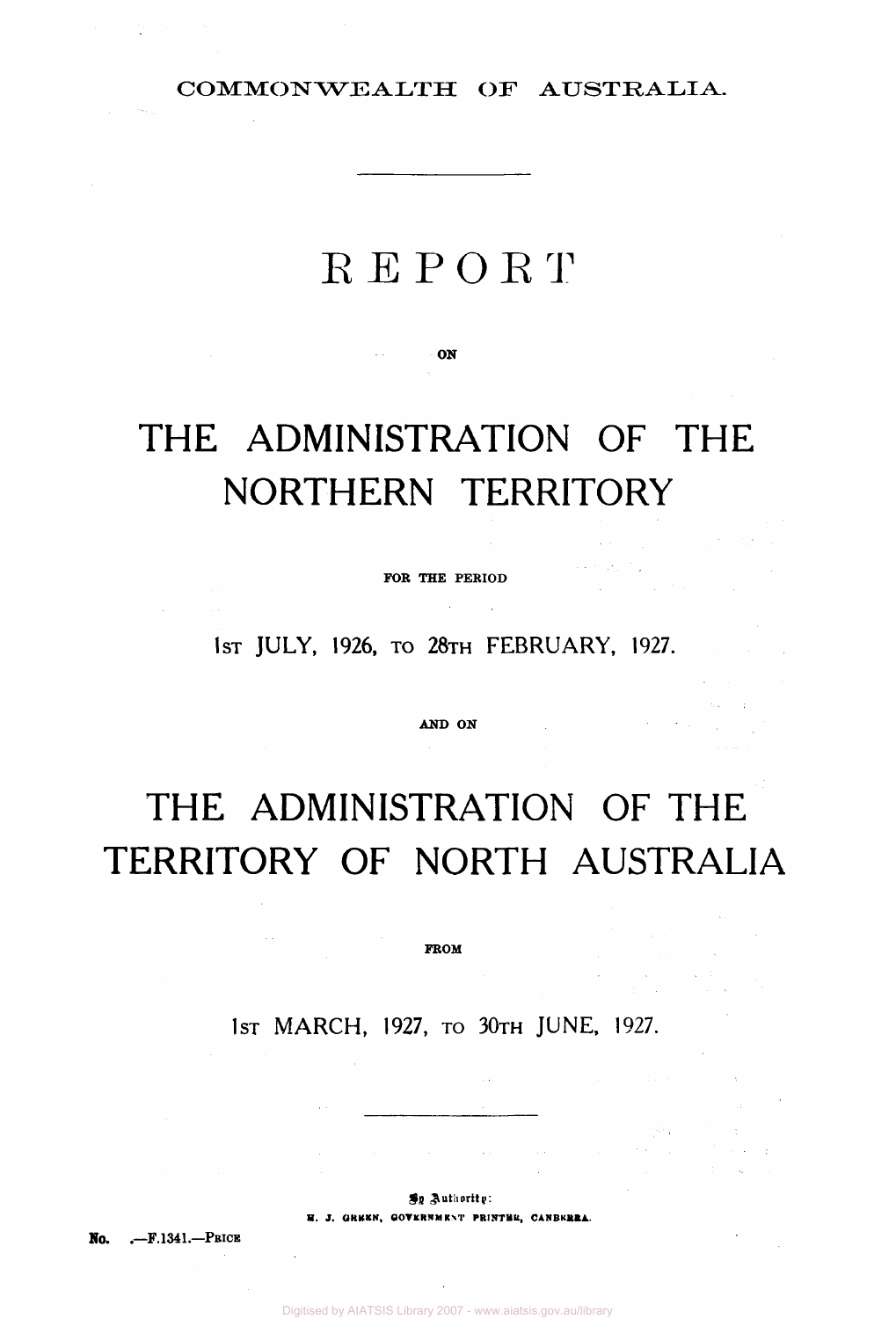# CONTENTS.

 $\sim 10^7$ 

| Acting Administrator's Report                                                                                |                        |                      |                      |                        | ۰.                     |                      | $\ddot{\phantom{a}}$ | $\ddot{\phantom{a}}$ |                      | PAGE<br>$7 - 8$ |
|--------------------------------------------------------------------------------------------------------------|------------------------|----------------------|----------------------|------------------------|------------------------|----------------------|----------------------|----------------------|----------------------|-----------------|
| Aboriginals Department-<br>Report of Chief Protector<br>Report on Kahlin Compound and Half-caste Home Darwin | $\ddot{\phantom{a}}$   |                      |                      |                        | $\ddot{\phantom{0}}$   |                      |                      | $\ddot{\phantom{0}}$ |                      | $10 - 11$<br>12 |
| Agriculture-                                                                                                 |                        |                      |                      |                        |                        |                      |                      |                      |                      |                 |
| Report of Superintendent                                                                                     | $\ddot{\phantom{0}}$   |                      |                      |                        |                        |                      |                      |                      |                      | $12 - 14$       |
| Botanic Gardens-                                                                                             |                        |                      |                      |                        |                        |                      |                      |                      |                      |                 |
| Report of Curator                                                                                            |                        |                      |                      |                        |                        |                      |                      |                      |                      |                 |
|                                                                                                              | . .                    | . .                  | $\cdot$ .            | . .                    | $\ddot{\phantom{0}}$   | . .                  | . .                  |                      |                      | $12 - 14$       |
| Clers of Courts, Report of                                                                                   | $\ddot{\phantom{0}}$   | . .                  | $\ddot{\phantom{0}}$ | ۰.                     | $\ddot{\phantom{0}}$   | ٠.                   | . .                  | $\ddot{\phantom{a}}$ | . .                  | 26              |
| Education Department-                                                                                        |                        |                      |                      |                        |                        |                      |                      |                      |                      |                 |
| Report of Head Teacher<br>Statistical Information                                                            | $\ddot{\phantom{a}}$   | . .                  | $\ddot{\phantom{a}}$ | $\ddot{\phantom{1}}$   |                        |                      |                      | . .                  |                      | 8–9             |
|                                                                                                              | $\ddot{\phantom{0}}$   | . .                  | $\ddot{\phantom{0}}$ | ٠.                     | . .                    | $\ddot{\phantom{0}}$ | $\ddot{\phantom{a}}$ | ٠.                   | $\ddot{\phantom{a}}$ | 9-10            |
| Exports and Imports, Darwin                                                                                  |                        | . .                  | $\ddot{\phantom{0}}$ | . .                    | . .                    | . .                  |                      | . .                  |                      | 29              |
| Fisheries, Report of Inspector                                                                               |                        | . .                  | $\ddot{\phantom{0}}$ | $\ddot{\phantom{0}}$   | . .                    |                      | $\ddot{\phantom{a}}$ | $\ddot{\phantom{0}}$ |                      | $28 - 29$       |
| Gaol and Labour Prison, Darwin-                                                                              |                        |                      |                      |                        |                        |                      |                      |                      |                      |                 |
| Report of Gaoler<br>$\ddots$                                                                                 | $\ddot{\phantom{a}}$   | $\ddot{\phantom{0}}$ | $\ddot{\phantom{0}}$ | $\ddot{\phantom{1}}$   | $\ddot{\phantom{a}}$   | $\ddot{\phantom{0}}$ | . .                  | $\ddot{\phantom{a}}$ |                      | 26              |
| Annual Gaol Return                                                                                           |                        | $\ddot{\phantom{a}}$ | $\ddot{\phantom{0}}$ | . .                    | . .                    | $\ddot{\phantom{a}}$ | . .                  | . .                  |                      | 27              |
| Return of Prisoners Discharged, Received. &c.                                                                |                        |                      |                      | $\ddot{\phantom{1}}$   | $\ddot{\phantom{1}}$   | $\bullet$ $\bullet$  | . .                  | $\ddot{\phantom{1}}$ |                      | 27              |
| Government Resident's Report                                                                                 |                        | . .                  | $\cdot$ .            | . .                    | $\ddot{\phantom{0}}$   | $\ddot{\phantom{0}}$ | $\ddot{\phantom{0}}$ | . .                  | . .                  | 3–6             |
| Harbour Master, Darwin, Report of                                                                            |                        | $\ddot{\phantom{0}}$ | $\ddot{\phantom{0}}$ | $\ddot{\phantom{0}}$   | . .                    | . .                  |                      |                      |                      | 27              |
| Mines Department--                                                                                           |                        |                      |                      |                        |                        |                      |                      |                      |                      |                 |
| Report of Director of Mines                                                                                  |                        | . .                  | $\ddot{\phantom{1}}$ | ٠.                     | $\ddot{\phantom{0}}$   | . .                  | $\ddot{\phantom{0}}$ | . .                  |                      | $17 - 20$       |
| Gold and Mineral Production                                                                                  |                        | . .                  | $\ddot{\phantom{1}}$ | $\ddot{\phantom{1}}$   | . .                    | ٠.                   | $\ddot{\phantom{0}}$ | . .                  |                      | 17              |
| <b>Mining Reports</b><br>$\ddot{\phantom{a}}$                                                                | $\ddot{\phantom{a}}$ . | $\ddot{\phantom{1}}$ | $\ddot{\phantom{1}}$ | $\ddot{\phantom{1}}$   | $\ddot{\phantom{a}}$   | $\ddot{\phantom{1}}$ | $\ddot{\phantom{a}}$ | . .                  | $\ddot{\phantom{0}}$ | $18 - 20$       |
| Reveaue from Mining                                                                                          | $\ddot{\phantom{a}}$ . | $\ddot{\phantom{0}}$ | $\ddot{\phantom{0}}$ | $\ddot{\phantom{a}}$   | $\ddotsc$              | $\ddot{\phantom{0}}$ | $\ddot{\phantom{a}}$ | $\ddot{\phantom{0}}$ | $\ddot{\phantom{0}}$ | $20 - 21$       |
| Report of Government Assayer                                                                                 |                        | $\ddot{\phantom{a}}$ | $\ddot{\phantom{1}}$ | $\bullet$ $\bullet$    | $\bullet$ $\bullet$    | $\ddot{\phantom{0}}$ | $\ddot{\phantom{0}}$ | . .                  |                      | $21 - 22$       |
| Marranboy Battery-Acting Manager's Report                                                                    |                        |                      |                      | $\ddot{\phantom{1}}$ . | $\ddot{\phantom{1}}$ . | $\ddot{\phantom{0}}$ | $\ddot{\phantom{0}}$ | . .                  |                      | $22 - 23$       |
| Police Department-                                                                                           |                        |                      |                      |                        |                        |                      |                      |                      |                      |                 |
| Report of Acting Commissioner                                                                                |                        |                      |                      |                        |                        |                      |                      |                      |                      | $23 - 24$       |
| Return of Offences                                                                                           |                        |                      |                      |                        |                        |                      |                      |                      |                      | 24              |
| Public Health-                                                                                               |                        |                      |                      |                        |                        |                      |                      |                      |                      |                 |
| Report of Chief Medical Officer                                                                              |                        |                      | . .                  | . .                    | . .                    | . .                  |                      |                      |                      | $15 - 17$       |
| <b>Infectious Diseases</b>                                                                                   |                        |                      | . .                  | . .                    | . .                    | $\ddot{\phantom{0}}$ | . .                  | . .                  | . .                  | 15              |
| Water Supply<br>$\ddot{\phantom{a}}$                                                                         | $\ddot{\phantom{0}}$   | $\ddot{\phantom{0}}$ | . .                  | . .                    | . .                    | . .                  | $\ddot{\phantom{0}}$ | $\ddot{\phantom{a}}$ | $\ddot{\phantom{a}}$ | 15              |
| Mosquito and Rat Control                                                                                     | $\ddot{\phantom{a}}$   | $\ddot{\phantom{0}}$ |                      | $\ddot{\phantom{0}}$   | $\ddot{\phantom{0}}$   | . .                  | $\ddot{\phantom{0}}$ |                      | $\ddot{\phantom{a}}$ | 15              |
| Lazaret                                                                                                      | $\ddot{\phantom{0}}$   | . .                  | . .                  | . .                    | $\ddot{\phantom{0}}$   | . .                  | . .                  |                      | . .                  | 16              |
| Hospitals<br>Population, Death and Birth Rates                                                               |                        |                      |                      | . .                    | $\ddot{\phantom{0}}$   | . .                  |                      |                      | $\ddot{\phantom{0}}$ | 16              |
|                                                                                                              |                        |                      |                      | ٠.                     | ٠.                     | ٠.                   | ٠.                   | . .                  | $\ddot{\phantom{a}}$ | $16 - 17$       |
| Public Trustee, Report of                                                                                    |                        | . .                  | $\ddot{\phantom{0}}$ | $\ddot{\phantom{1}}$   | $\ddot{\phantom{0}}$   | $\ddot{\phantom{0}}$ | $\ddot{\phantom{0}}$ | $\ddot{\phantom{a}}$ | $\ddot{\phantom{1}}$ | 26              |
| Rainfall<br>$\ddot{\phantom{0}}$                                                                             |                        | . .                  |                      | . .                    | $\ddot{\phantom{0}}$   | . .                  | . .                  | . .                  | Ω.                   | 30              |
| Stock and Brands Department-                                                                                 |                        |                      |                      |                        |                        |                      |                      |                      |                      |                 |
| Report of Chief Inspector                                                                                    | $\ddot{\phantom{1}}$   | $\ddot{\phantom{0}}$ |                      |                        |                        |                      |                      |                      |                      | $24 - 25$       |
| <b>Stock Returns</b><br>$\ddot{\phantom{a}}$                                                                 |                        |                      |                      |                        |                        |                      |                      |                      |                      | 24              |

 $\mathcal{L}_\mathbf{A}$  is a set of the set of the set of the set of the set of  $\mathcal{L}_\mathbf{A}$ 

 $\mathbf{u}$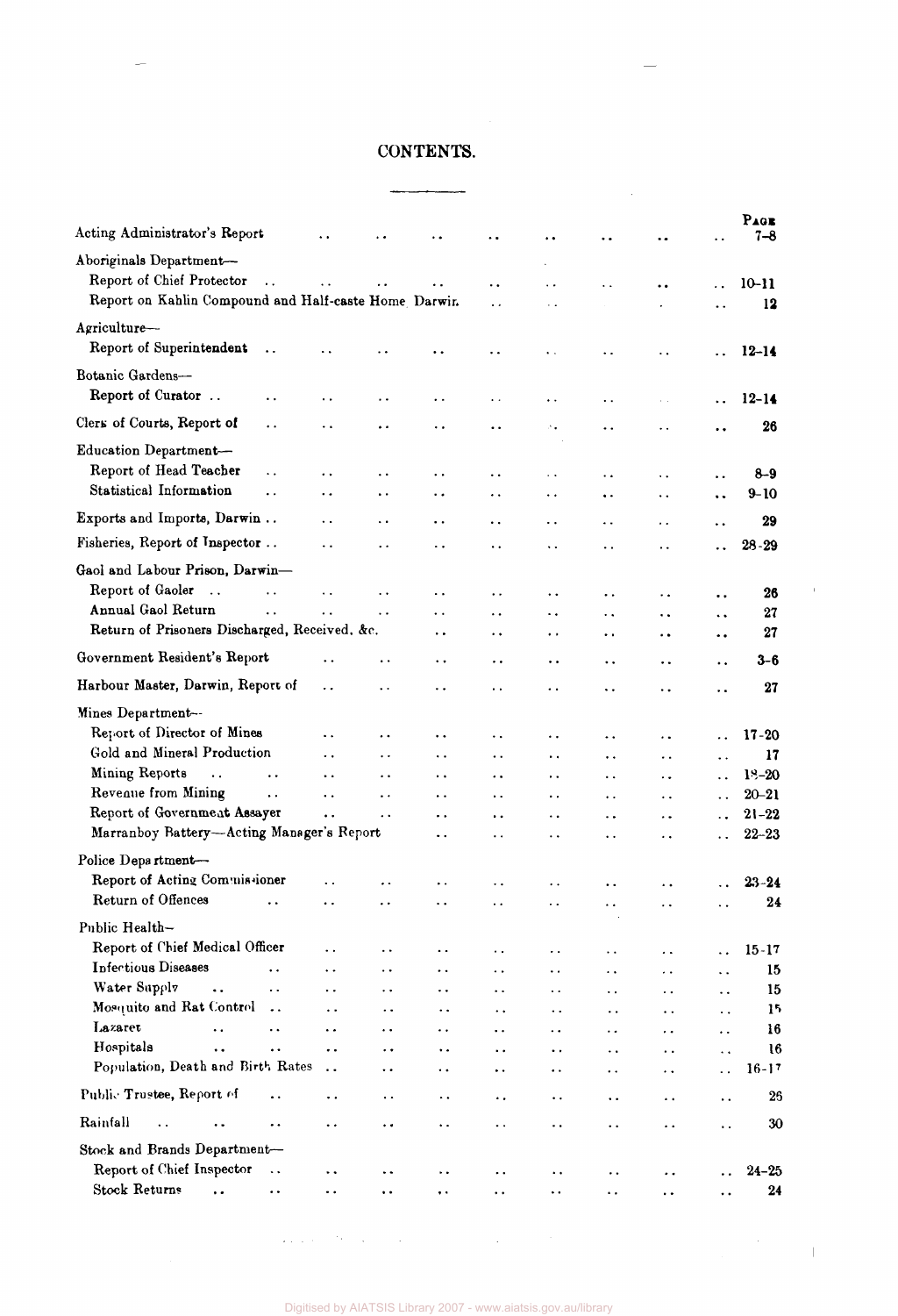The Inspector of Fisheries, in an encouraging report, states that  $63\frac{1}{4}$  tons of pear shell of an estimated value of £11.500, were obtained. This represents an increase of 20 tons over the figures for the previous year and there is every prospect of the pearling industry expanding yearly. The number of boats now operating is nine.

Thirteen tons of trepang, valued at £900, and 7 tons of dried fish, valued at £672 15s. 6d. were shipped from Darwin.

Seventy pounds of tortoise shell, valued at £88, were exported.

ाइ

# EXPORTS AND IMPORTS.

The exports from Darwin for the year were £29,786, the value of imports being £36,814.

# ABORIGINALS.

The Chief Protector deals with the health of the aboriginals. A monthly inspection of all half-castes and aboriginals in Darwin is insisted upon.

The supply of liquor and opium to aboriginals, although considerably diminished, continues. There were numerous prosecutions for these offences and every effort is being made There were numerous prosecutions for these offences and every effort is being made to suppress the evils.

The estimated aboriginal population in North and Central Australia, as detailed, is given as 20,542.

Appended to the Chief Protector's report is the report of the Superintendent of the Kahlin Compound and the Half-Caste Home, Darwin.

## MISSIONS.

The Commissioner of Police, who was Chief Protector of Aboriginals until 28th February, 1927, carried out an inspection of the Mission Stations during the first half of the year, the result of his visits having been reported to you.

## POLICE.

The conduct of the force is excellent, all members being keen.

Since the last report six members have been transferred to Central Australia, one constable died, one was dismissed, and two new appointments have been made, the strength at the end of the year being 32.

Regret is expressed at the death of Constable J. J. Lyons at Borroloola on 13th April 1927.

The return furnished gives the number of offences committed as 385, an increase of **148**  on last year's figures, breaches of the Aboriginals and Opium Ordinances and drunkenness being the main causes of the increase.

# CLERK OF COURTS.

The business in the Local Court has increased, there having been 304 actions, as compared with 213 during the preceding year. The work in the Police Court also has increased, there being 319 actions as against 243 for the previous year.

The Clerk's report deals with the proceedings in the Supreme Court.

# PUBLIC TRUSTEE.

As shown in the analysis of the year's transactions, there were 30 new estates, ten were finalized, and 61, representing a total sum of £4,334 9s. 8d., were still current on 30th June, 1927.

# DARWIN GAOL AND LABOUR PRISON.

The alterations in the gaol and the arrangements for the segregation of the prisoners, ferred to by the Gaoler in his report to the Sheriff, were approved.

The number of prisoners received in the gaol during the year was 158. Of these 150 were scharged, and 45 remained at the end of the year.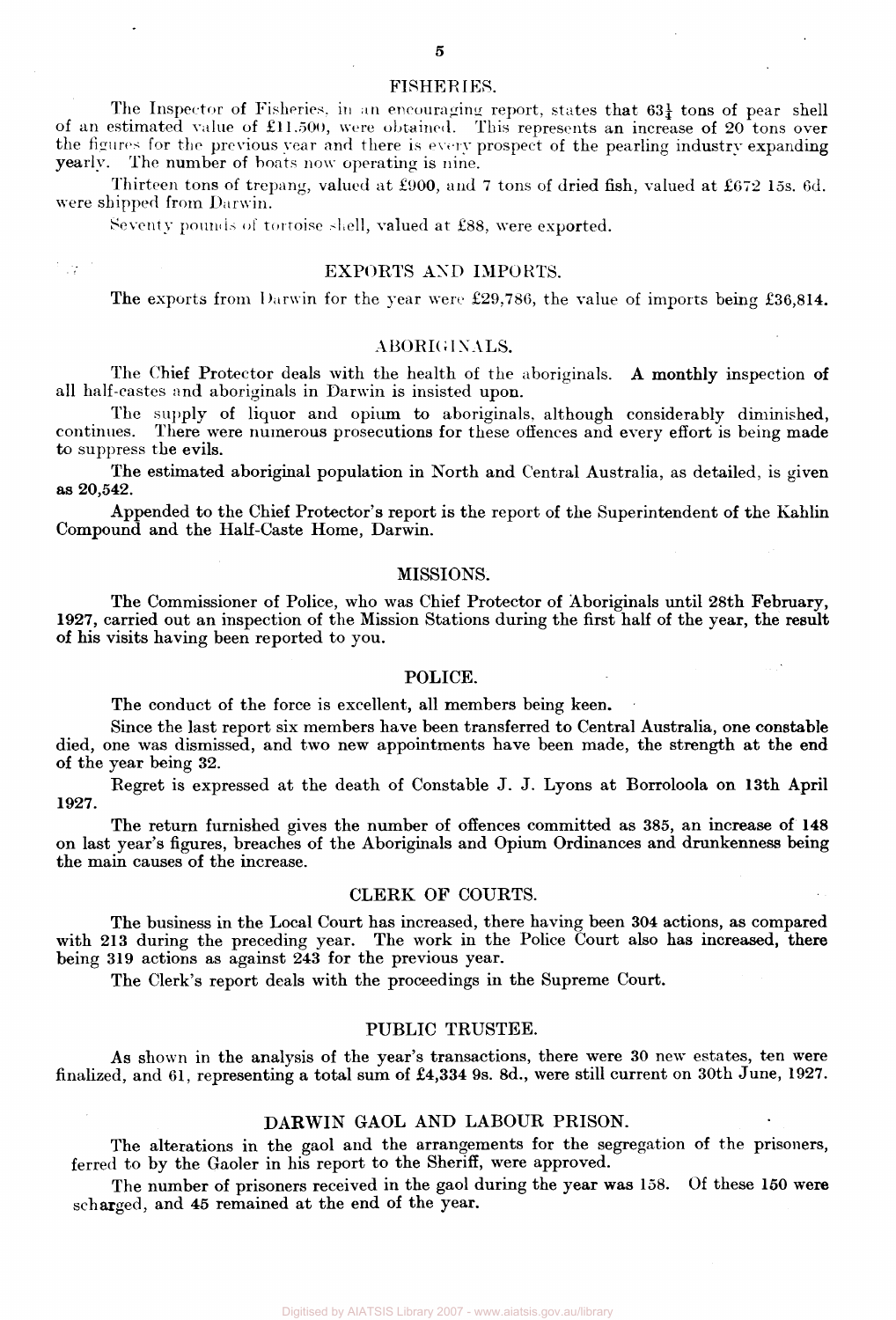| School.           |                      |                      | European. |                      | Chinese.             | Quadroon.            | Half-caste.          | Malay                | Malay                | Aboriginal.                                  | Total. |  |
|-------------------|----------------------|----------------------|-----------|----------------------|----------------------|----------------------|----------------------|----------------------|----------------------|----------------------------------------------|--------|--|
|                   |                      |                      | British.  | Greek.               |                      |                      |                      | Half-caste.          | Chinese.             |                                              |        |  |
| Darwin            | $\sim$ $\sim$        | $\ddot{\phantom{1}}$ | 42        | 8                    | 66                   | $\mathbf{2}$         | 3                    | 5                    | $\overline{2}$       | $\bullet$                                    | 128    |  |
| Parap             | $\ddotsc$            | $\ddot{\phantom{1}}$ | 33        | $\ddot{\phantom{a}}$ | $\bf{2}$             | $\overline{2}$       | $\ddot{\phantom{1}}$ | $\sim$ $\sim$        | $\ddot{\phantom{0}}$ | $\bullet\hspace{0.4mm}\bullet\hspace{0.4mm}$ | 37     |  |
| Pine Creek        | $\ddot{\phantom{0}}$ | $\ddot{\phantom{1}}$ | 6         | $\bullet$ $\bullet$  |                      | $\ddot{\phantom{1}}$ | $\bullet$ $\bullet$  | $\bullet$ $\bullet$  | $\sim$ $\sim$        | $\ddot{\phantom{0}}$                         | 13     |  |
| Alice Springs     | $\ddot{\phantom{0}}$ | $\cdots$             | 4         | $\bullet$ $\bullet$  | $\ddot{\phantom{0}}$ | $\cdot$ .            | 43                   | $\bullet$ $\bullet$  | $\cdot$ .            | $\bullet\,\bullet$                           | 47     |  |
| Emungalan         | $\ddotsc$            | $\sim$ $\sim$        | 17        | $\cdot$ .            | 3                    | $\cdot$ .            | $\ddot{\phantom{0}}$ | $\ddot{\phantom{0}}$ | $\cdot$ .            | $\bullet\bullet$                             | 20     |  |
| Itinerant Schools |                      | $\cdot$ $\cdot$      |           | $\ddot{\phantom{0}}$ | $\ddot{\phantom{1}}$ | 5                    | $\ddot{\phantom{1}}$ | $\bullet\bullet$     | $\bullet$ $\bullet$  | $\bullet\bullet$                             | 12     |  |
| Kahlin Compound   |                      | $\ddotsc$            | $\cdot$ . | $\bullet$ $\bullet$  | $\ddot{\phantom{1}}$ | $\bullet$ .          | 27                   | $\ddot{\phantom{a}}$ | $\ddot{\phantom{0}}$ | $\bullet$                                    | 27     |  |
|                   |                      |                      | 109       | 8                    |                      |                      |                      |                      |                      |                                              |        |  |
|                   |                      |                      |           | 117                  | 78                   | $\mathbf{9}$         | 73                   | 5                    | $\mathbf{2}$         | $\cdot$ .                                    | 284    |  |

### **V. L. LAMPE,** B.A.,

 $\pm$ **CALL**  $\sim$   $\pm$  $\sim$ 

Head Teacher.

#### REPORT ON ABORIGINALS DEPARTMENT.

The work of the Department during the year under review consisted of the regulation of aboriginal labour, the issue of rations and the distribution of blankets to old and infirm aboriginals ; the care and treatment of the sick and diseased and generally in protecting natives from imposition and fraud.

#### MEDICAL.

Aboriginals in country districts are treated at the various police stations inland by police officers who are ex-officio protectors of aboriginals. Any aboriginal infected with a disease that does not respond promptly to local treatment is sent to Darwin for treatment in the Compound Hospital.

| Patients were treated at the Compound Hospital during the year as follows :- |
|------------------------------------------------------------------------------|
|------------------------------------------------------------------------------|

| Remaining in at 30th June, 1926<br>Admitted during year |                      | . .                  | $\ddot{\phantom{0}}$ | $\ddot{\phantom{a}}$ | $\ddot{\phantom{0}}$ | . .                  | $\ddot{\phantom{1}}$<br>$\ddot{\phantom{0}}$ | 9<br>136 | 145 |
|---------------------------------------------------------|----------------------|----------------------|----------------------|----------------------|----------------------|----------------------|----------------------------------------------|----------|-----|
| Discharged during year                                  | $\ddot{\phantom{a}}$ | . .                  | $\ddot{\phantom{0}}$ | . .                  | $\ddot{\phantom{a}}$ |                      |                                              | 96       |     |
| Died during year                                        | $\ddot{\phantom{a}}$ | $\ddot{\phantom{1}}$ | $\ddot{\phantom{1}}$ |                      | . .                  | $\ddot{\phantom{0}}$ |                                              | 7        | 103 |
| Remaining in at 30th June, 1927                         |                      |                      |                      | . .                  |                      | الوالو               | $\ddot{\cdot}$ .                             |          | 42  |
| Details of diseases treated are-                        |                      |                      |                      |                      |                      |                      |                                              |          |     |
| Granuloma<br>$\ddot{\phantom{a}}$                       | $\ddot{\phantom{a}}$ | $\ddot{\phantom{1}}$ | . .                  |                      |                      |                      | 32                                           |          |     |
| Gonorrhoes<br>$\ddot{\phantom{a}}$                      | $\ddot{\phantom{0}}$ | $\ddot{\phantom{0}}$ | . .                  | . .                  | $\ddot{\phantom{0}}$ | $\ddot{\phantom{0}}$ | 32                                           |          |     |
| Yaws<br>$\ddot{\phantom{0}}$                            | $\ddot{\phantom{0}}$ | $\ddot{\phantom{0}}$ | $\ddot{\phantom{0}}$ | . .                  | $\ddot{\phantom{1}}$ | $\ddot{\phantom{a}}$ | 19                                           |          |     |
| Malaria                                                 | $\ddot{\phantom{0}}$ | $\ddot{\phantom{1}}$ | . .                  | . .                  |                      | $\ddot{\phantom{a}}$ | 11                                           |          |     |
| Mental Disorder                                         | $\ddot{\phantom{0}}$ |                      | . .                  | . .                  | . .                  | . .                  | 3                                            |          |     |
| Tonsilitis<br>$\ddot{\phantom{0}}$                      | $\ddot{\phantom{0}}$ | . .                  | . .                  | $\ddot{\phantom{a}}$ | $\ddot{\phantom{0}}$ | $\ddot{\phantom{0}}$ | 5                                            |          |     |
| Influenza<br>$\ddotsc$                                  | $\ddot{\phantom{a}}$ | . .                  | . .                  | $\ddot{\phantom{0}}$ | . .                  | $\ddot{\phantom{0}}$ | 3                                            |          |     |
| Dysentery<br>$\ddotsc$                                  | . .                  | $\ddot{\phantom{0}}$ |                      |                      |                      | $\ddot{\phantom{1}}$ | $\overline{\mathbf{2}}$                      |          |     |
| Gangrene Foot                                           | . .                  | $\cdot$ .            |                      | . .                  | . .                  | $\ddot{\phantom{1}}$ | $\mathbf 2$                                  |          |     |
| Fracture                                                | . .                  | $\ddot{\phantom{0}}$ | $\ddot{\phantom{0}}$ | $\ddot{\phantom{1}}$ | $\ddot{\phantom{1}}$ | $\ddot{\phantom{1}}$ | 1                                            |          |     |
| Minor Maladies                                          | . .                  | . .                  | . .                  | . .                  | $\ddot{\phantom{0}}$ | $\ddot{\phantom{0}}$ | 31                                           |          |     |
| uerperal Sepsis                                         | $\ddot{\phantom{0}}$ | $\ddot{\phantom{1}}$ |                      |                      | . .                  | . .                  |                                              |          |     |
| Deaths were due to-                                     |                      |                      |                      |                      |                      |                      |                                              |          |     |
| Gangrene of Foot                                        | $\ddot{\phantom{0}}$ |                      |                      |                      |                      |                      | 1                                            |          |     |
| Granuloma<br>$\ddot{\phantom{a}}$                       | $\ddot{\phantom{a}}$ | $\ddot{\phantom{1}}$ | $\ddotsc$            | $\ddot{\phantom{a}}$ | . .                  | $\ddot{\phantom{a}}$ | 2                                            |          |     |
| Dysentery<br>$\sim$ $\sim$                              | . .                  | $\cdot$ .            | $\ddotsc$            | $\ddot{\phantom{0}}$ | $\ddot{\phantom{a}}$ | $\ddot{\phantom{0}}$ | 2                                            |          |     |
| Malaria<br>$\ddot{\phantom{a}}$                         | . .                  | $\ddot{\phantom{1}}$ | $\ddot{\phantom{1}}$ | $\ddot{\phantom{1}}$ | $\ddot{\phantom{a}}$ | $\ddot{\phantom{1}}$ |                                              |          |     |
| Puerperal Sepsis                                        | . .                  | . .                  |                      | $\ddot{\phantom{1}}$ |                      | . .                  |                                              |          |     |
|                                                         |                      |                      |                      |                      |                      |                      |                                              |          |     |

#### MISSIONS.

The various missions have been carried on with the same estimable exertions as hitherto. A serious attempt to murder the Rev. Theodor Webb and his assistant, Mr. J. A. Robertson, was made by aboriginals early in February this year at Milingimbi. The attempt was fortunately unsuccessful. Three aboriginals were arrested and convicted of wounding with intent to murder John Alexander Robertson, and each was sentenced to three years' imprisonment with hard labour. The Missions at Oenpelli, Roper River, Goulbourn Island, and Milingimbi were visited and inspected during the year by the ex-Chief Protector.

TABLE III. *Descent of children on Rolls for June,* 1927.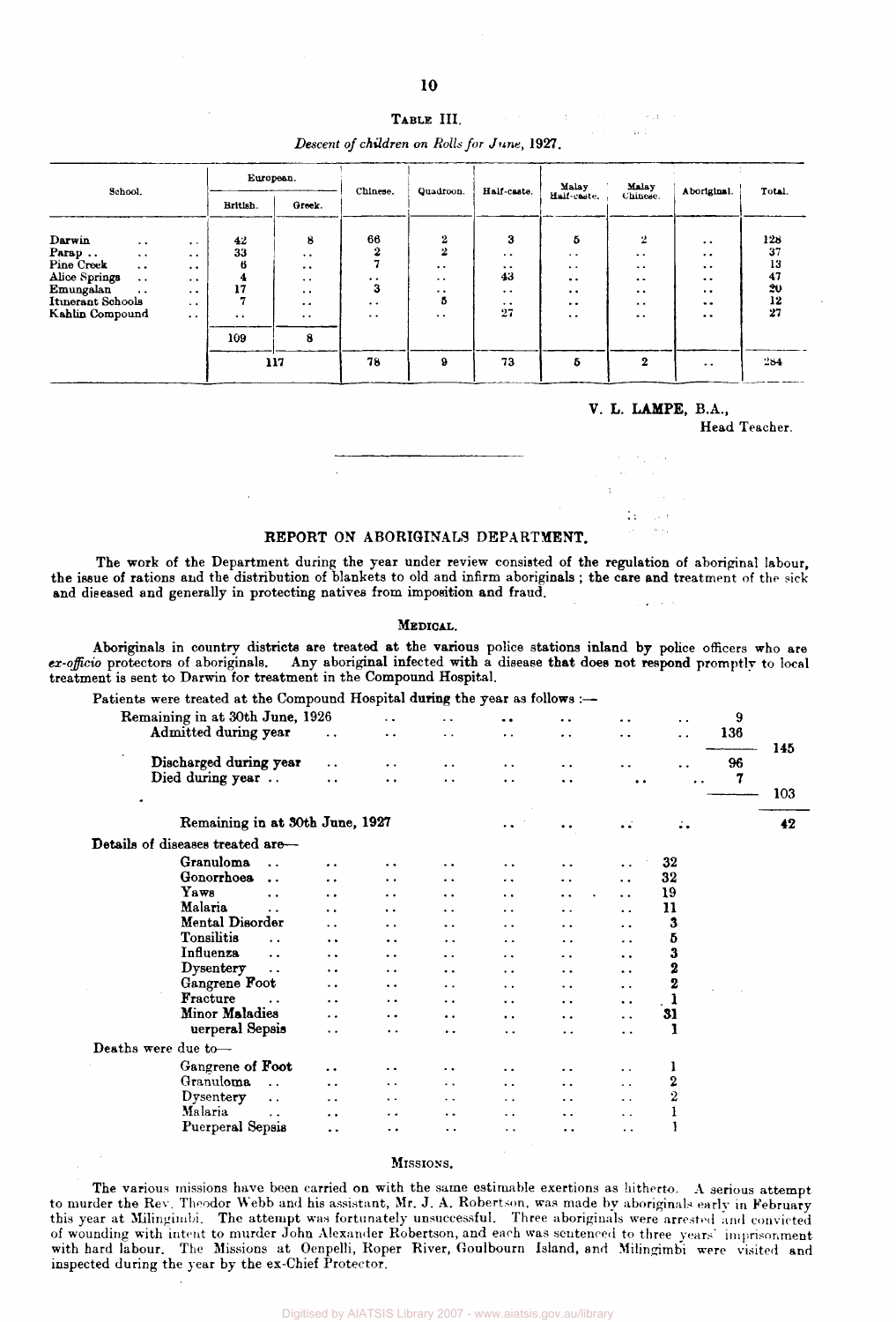#### OFFENCES BY ABORIGINALS.

| For the year ended 30th June, 1927, the convictions recorded against aboriginals were as follow :- |                      |                      |                      |                                              |                      |                      |                      |                      |                      |     |
|----------------------------------------------------------------------------------------------------|----------------------|----------------------|----------------------|----------------------------------------------|----------------------|----------------------|----------------------|----------------------|----------------------|-----|
| Wounding with intent to murder                                                                     |                      |                      |                      | . .                                          | $\ddot{\phantom{a}}$ | $\cdot$ .            | . .                  | $\bullet\ \bullet$   | $\cdot$ $\cdot$      | 5   |
| Escaping custody                                                                                   |                      | $\ddotsc$            | $\ddot{\phantom{a}}$ | $\bullet\hspace{0.4mm}\bullet\hspace{0.4mm}$ | $\ddot{\phantom{a}}$ | $\cdot$ .            | $\cdot$ $\cdot$      | $\bullet$            | $\ddot{\phantom{a}}$ |     |
| Prohibited area                                                                                    |                      | $\ddot{\phantom{a}}$ | $\ddotsc$            | $\ddot{\phantom{a}}$                         | $\ddot{\phantom{0}}$ | $\ddot{\phantom{a}}$ | $\ddot{\phantom{0}}$ | $\ddot{\phantom{a}}$ | $\ddot{\phantom{1}}$ | 35  |
| Possession of opium or articles                                                                    |                      |                      |                      | $\cdot$ .                                    | $\ddot{\phantom{0}}$ | $\cdot$ $\cdot$      | $\bullet$            | $\bullet$            | $\ddot{\phantom{a}}$ | 24  |
| Assault                                                                                            | $\ddot{\phantom{a}}$ | $\ddot{\phantom{0}}$ | $\cdot$ $\cdot$      | $\ddot{\phantom{1}}$                         | $\bullet$            | $\ddot{\phantom{a}}$ | $\ddot{\phantom{1}}$ | $\bullet$            | $\ddot{\phantom{a}}$ | 8   |
| Drunk                                                                                              | $\sim$ $\sim$        | $\bullet$ $\bullet$  | $\ddot{\phantom{0}}$ | . .                                          | $\ddot{\bullet}$     | $\ddot{\phantom{0}}$ | $\ddot{\phantom{0}}$ | $\cdot$ $\cdot$      | $\ddot{\phantom{a}}$ | 26  |
| Fighting in aboriginal reserve                                                                     |                      |                      |                      | . .                                          | $\cdot$ $\cdot$      | $\ddot{\phantom{a}}$ | $\ddot{\phantom{a}}$ | $\ddot{\phantom{1}}$ | $\ddot{\phantom{0}}$ | 4   |
| <b>Breach of Aboriginals Ordinance</b>                                                             |                      |                      |                      | $\cdot$ .                                    | $\ddot{\phantom{1}}$ | $\cdot$ .            | $\ddot{\phantom{a}}$ | $\cdot$ .            | $\ddot{\phantom{1}}$ |     |
| Smoking opium                                                                                      |                      | $\ddot{\phantom{a}}$ | $\ddot{\phantom{a}}$ | $\cdot$ .                                    | $\cdot$ $\cdot$      | $\ddot{\phantom{0}}$ | $\ddot{\phantom{0}}$ | $\cdot$ .            | $\ddot{\phantom{a}}$ | 5   |
| Supplying liquor to aboriginals                                                                    |                      |                      |                      | $\bullet$                                    | $\ddot{\phantom{1}}$ | $\ddot{\phantom{0}}$ | $\ddot{\phantom{a}}$ | $\ddot{\phantom{a}}$ | $\ddot{\phantom{a}}$ | 2   |
|                                                                                                    |                      |                      |                      |                                              |                      |                      |                      |                      |                      |     |
|                                                                                                    |                      |                      |                      |                                              |                      |                      |                      |                      |                      | 113 |
|                                                                                                    |                      |                      |                      |                                              |                      |                      |                      |                      |                      |     |

The supply of opium and liquor to aboriginals, although considerably diminished, continues. During the year there were numerous prosecutions for this offence, which resulted in heavy fines being inflicted. Every effort is being made to suppress the evil.

#### LICENCES.

Two hundred and ninety-two Licences and 315 Agreements were issued during the year, and fees amounting to £121 2s. 6d. were paid to revenue.

TRUST FUND.

follows

| The amount of money held in trust for various aboriginals is considerable. The particulars thereof are as |                                       |                                                                                                                                                                                                                                |                                                                                                                            |                   |                      |                      |              |  |  |
|-----------------------------------------------------------------------------------------------------------|---------------------------------------|--------------------------------------------------------------------------------------------------------------------------------------------------------------------------------------------------------------------------------|----------------------------------------------------------------------------------------------------------------------------|-------------------|----------------------|----------------------|--------------|--|--|
| Credit Balance at 1st July, 1926                                                                          |                                       | $\sim$ $\sim$                                                                                                                                                                                                                  | $\sim$                                                                                                                     | $\sim$ $\sim$     | $\ddot{\phantom{0}}$ | $\bullet$ $\bullet$  | 1,597 8 3    |  |  |
| Collections during year                                                                                   |                                       | and the contract of the contract of the contract of the contract of the contract of the contract of the contract of the contract of the contract of the contract of the contract of the contract of the contract of the contra | $\mathcal{L}(\mathbf{r},\mathbf{r})$ , and $\mathcal{L}(\mathbf{r},\mathbf{r})$ , and $\mathcal{L}(\mathbf{r},\mathbf{r})$ |                   | $\sim$ $\sim$ $\sim$ | $\ddot{\phantom{0}}$ | $1,465$ 2    |  |  |
|                                                                                                           |                                       |                                                                                                                                                                                                                                |                                                                                                                            |                   |                      |                      | $3,062$ 10 4 |  |  |
| Withdrawals during year                                                                                   | <b><i>College College College</i></b> | <b>Contract Contract</b>                                                                                                                                                                                                       | <b>Contract Contract</b>                                                                                                   | <b>Contractor</b> | $\sim$ $\sim$        | $\ddot{\phantom{0}}$ | 2,092 7 9    |  |  |
| Balance 1st July, 1927                                                                                    |                                       | $\ddot{\phantom{0}}$                                                                                                                                                                                                           | $\ddot{\phantom{0}}$                                                                                                       | $\ddotsc$         | $\ddotsc$            | $\bullet$ .          | 970 2        |  |  |
|                                                                                                           |                                       |                                                                                                                                                                                                                                | STATISTICS.                                                                                                                |                   |                      |                      |              |  |  |

A Census of the aboriginal and half-caste population has been taken annually for several years past. The figures are in many instances, owing to the nomadic nature of the aboriginals, only an estimate, but is hoped that by correcting the returns annually, a fairly reliable estimate will be obtained. The estimated aboriginal population is detailed hereunder :—

# ABORIGINAL CENSUS, YEAR ENDING 30TH JUNE, 1927.

*Summary.* 

| $\mathcal{L}$ .      |                      | Full-blood.          |                      |                      |         | Half-castes. |       |           |                      |                      |                |                      |        |
|----------------------|----------------------|----------------------|----------------------|----------------------|---------|--------------|-------|-----------|----------------------|----------------------|----------------|----------------------|--------|
|                      |                      | Districts.           |                      |                      | Adults. |              |       | Children. |                      | Adults.              |                | Children.            |        |
|                      |                      |                      |                      |                      | M.      | F.           | M.    | F.        | М.                   | $\mathbf{F}$ .       | M.             | F.                   |        |
| Alice Springs        | $\ddot{\phantom{0}}$ | $\ddot{\phantom{0}}$ | $\ddot{\phantom{0}}$ | $\ddot{\phantom{a}}$ | 920     | 710          | 271   | 245       | 28                   | 40                   | 42             | 57                   | 2,313  |
| Alice Wells          | $\ddot{\phantom{a}}$ | $\ddotsc$            | $\ddot{\phantom{1}}$ | $\ddot{\phantom{1}}$ | 455     | 330          | 186   | 170       | 6                    | 13                   | 12             | 13                   | 1,185  |
| Arltunga             | $\ddot{\phantom{0}}$ | $\ddot{\phantom{a}}$ | $\ddot{\phantom{a}}$ | $\ddot{\phantom{0}}$ | 138     | 200          | 24    | 30        | 5                    | $\boldsymbol{9}$     | $\frac{2}{5}$  | $\overline{2}$       | 410    |
| Anthony's Lagoon     |                      | $\cdot$ .            | $\ddot{\phantom{0}}$ | $\cdot$ $\cdot$      | 70      | 58           | 18    | 14        | $\ddot{\phantom{0}}$ | $\overline{2}$       |                | 6                    | 173    |
| Borroloola           | $\ddot{\phantom{0}}$ | $\ddot{\phantom{0}}$ | . .                  | $\ddot{\phantom{0}}$ | 500     | 300          | 250   | 130       | 8                    | 4                    | 5              | 4                    | 1,201  |
| Brock's Creek        | $\ddot{\phantom{a}}$ | $\ddot{\phantom{a}}$ | $\cdot$ .            | $\ddot{\phantom{0}}$ | 400     | 300          | 200   | 200       | 14                   | 12                   | $\overline{2}$ | 7                    | 1,135  |
| Daly River           | $\ddot{\phantom{1}}$ | $\ddot{\phantom{0}}$ | $\ddot{\phantom{0}}$ | $\ddot{\phantom{a}}$ | 1,800   | 1,000        | 270   | 180       | 4                    | $\overline{2}$       | $\ddagger$     |                      | 3,261  |
| Darwin               | $\ddot{\phantom{1}}$ | $\ddot{\phantom{a}}$ | $\cdot$ .            | $\ddot{\phantom{1}}$ | 935     | 681          | 363   | 193       | 39                   | 61                   | 26             | 38                   | 2,336  |
| Katherine            | $\ddot{\phantom{1}}$ | $\ddot{\phantom{a}}$ | $\bullet$            | $\cdot$ .            | 79      | 70           | 24    | 33        | 9                    | 4                    | 5              | 5                    | 229    |
| Lake Nash            | $\ddot{\phantom{a}}$ | $\ddot{\phantom{0}}$ | $\ddot{\phantom{a}}$ | $\ddot{\phantom{0}}$ | 28      | 22           | 5     | 3         | 2                    | $\blacktriangleleft$ |                | . .                  | 65     |
| Marranboy            | $\ddot{\phantom{1}}$ | $\bullet$            | . .                  | $\ddot{\phantom{a}}$ | 133     | 97           | 19    | 17        | 3                    | $\ddot{\phantom{a}}$ |                | . .                  | 270    |
| Newcastle Waters     |                      | $\ddot{\phantom{0}}$ | $\ddot{\phantom{0}}$ | $\bullet$            | 131     | 127          | 41    | 33        | 12                   | 10                   | 12             | 8                    | 374    |
| <b>Pine Creek</b>    | $\ddot{\phantom{0}}$ | $\ddot{\phantom{a}}$ | $\ddot{\phantom{1}}$ | $\ddot{\phantom{0}}$ | 220     | 227          | 54    | 62        | 5                    | 5                    | . .            | $\ddot{\phantom{0}}$ | 573    |
| <b>Rankine River</b> | $\ddot{\phantom{a}}$ | $\ddot{\phantom{0}}$ | $\ddot{\phantom{0}}$ | $\ddot{\phantom{1}}$ | 68      | 63           | 12    | 10        | 5                    | 6                    | 4              | 4                    | 172    |
| Roper River          | $\ddot{\phantom{a}}$ | $\ddot{\phantom{0}}$ | $\ddot{\phantom{0}}$ | $\sim$ $\sim$        | 1,360   | 1,367        | 588   | 582       | 13                   | 16                   | 15             | 12                   | 3,953  |
| <b>Timber Creek</b>  | $\ddot{\phantom{1}}$ | $\ddot{\phantom{0}}$ | $\ddot{\phantom{1}}$ | $\ddot{\phantom{0}}$ | 777     | 526          | 189   | 140       | 16                   | 4                    |                | 10                   | 1,669  |
| Wave Hill            | $\ddot{\phantom{a}}$ | $\bullet$            | $\bullet$ $\bullet$  | $\ddot{\phantom{1}}$ | 440     | 435          | 170   | 160       | 8                    |                      | 4              | 5                    | 1,223  |
|                      |                      |                      |                      |                      | 8,454   | 6,513        | 2,684 | 2,202     | 177                  | 193                  | 147            | 172                  | 20,542 |

During the year Mounted Constable Reid, Protector at Daly River, came in contact with 70 aboriginals from, the Fitzmaurice River. None of these understood " pidgin " English and communication was effected through an interpreter. All seemed in perfect health and powerfully built, a number standing 6ft. 2in., two were 6ft. 4in. and one 6ft. 6in. in height.

The treatment of aboriginals during the year has been satisfactory. In such an immense area, it is impossible, of course, to supervise the daily action of isolated men and there may be instances of petty tyrannies. The aboriginals however, are now getting wise enough to know that they have a protecting power to whom they can appeal, and as there have been no reports of ill-treatment of aboriginals, it is safe to assume that such ill-treatment does not exist.

> CECIL COOK, Chief Protector. •